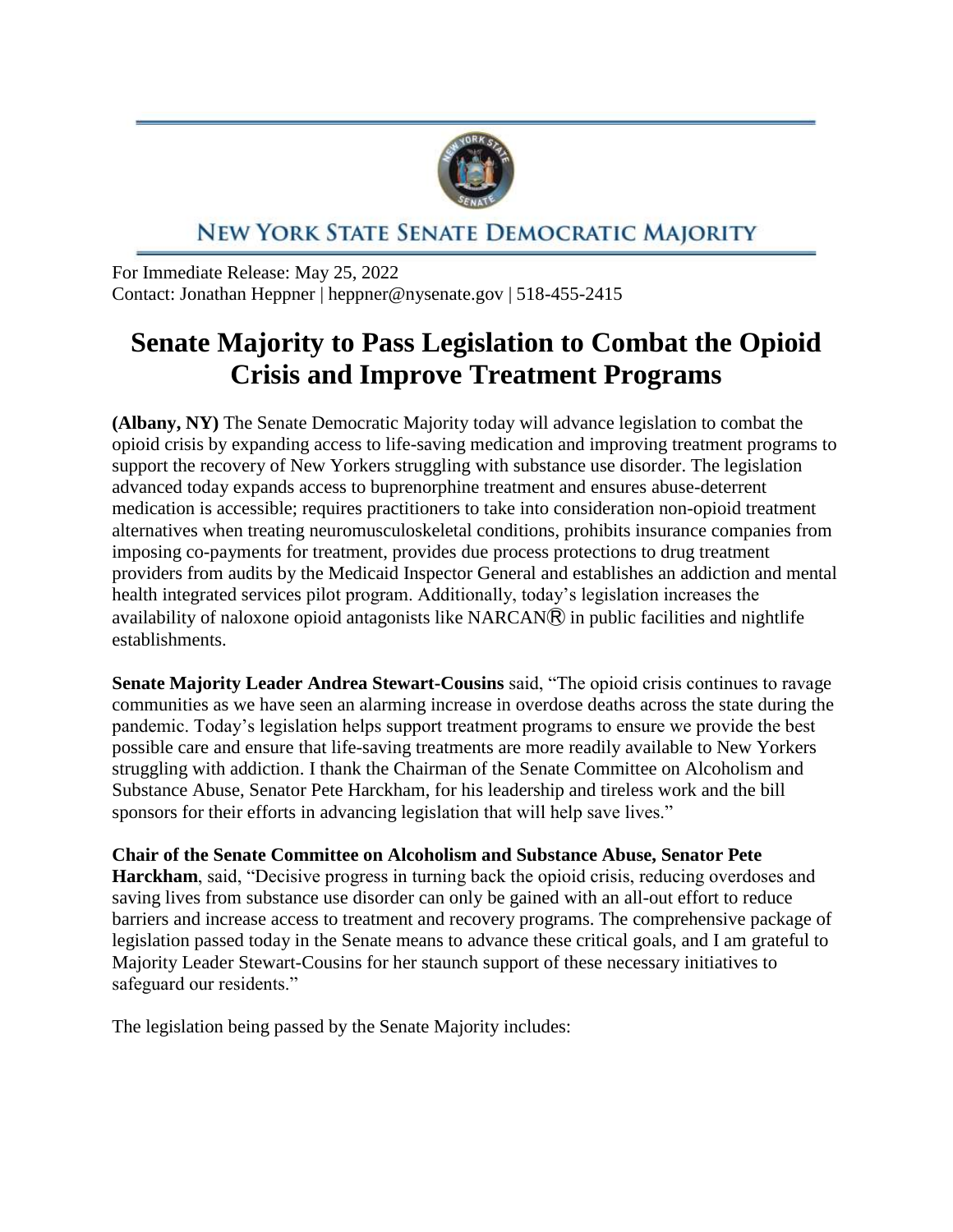- **Prohibits Co-Payments for Treatment at an Opioid Treatment Program**: This bill, S.5690, sponsored by Senator Pete Harckham, prohibits insurance companies from imposing co-payments for treatment at an opioid treatment program.
- **Ensure Availability of Buprenorphine in Opioid Treatment Programs**: This bill, S.6746A, sponsored by Senator Pete Harckham, requires facilities that provide treatment for substance use disorders to have at least one practitioner qualified to administer or prescribe buprenorphine to individuals in their care with substance use disorders related to opioids.
- **Provide Due Process Protections to Health Care Providers and Recipients**: This bill, S.4486B, sponsored by Senator Pete Harckham, amends provisions relating to audit and review of medical assistance program funds by the Medicaid Inspector General; prohibits additional review without error or new information; requires application of rules in place at the time funds were paid to providers; requires notice to recipients of medical assistance funds of certain investigations.
- **Abuse-Deterrent Technology Availability**: This bill, S.4532, sponsored by Senator Samra Brouk, ensures that abuse-deterrent drugs approved by the FDA are accessible to patients and that insurance coverage does not disincentivize access for patients to drugs approved by the FDA as abuse-deterrent.
- **Nightlife Opioid Antagonist Program**: This bill, S.8633A, sponsored by Senator Leroy Comrie, establishes the nightlife opioid antagonist program to allow certain establishments to apply and receive at least ten doses of opioid antagonist, free of charge, to have on site to be administered to patrons, staff or individuals in the case of an emergency.
- **Topher's Law - Intensive Addiction Recovery and Mental Health Pilot Program**: This bill, S.8244, sponsored by Senator Tim Kennedy, establishes an intensive addiction recovery and mental health integrated services pilot program to support two three-year demonstration programs that provide intensive addiction and mental health integrated services to individuals with significant addiction and mental health issues who have had multiple and frequent treatment episodes.
- **Erin's Law - Public Facilities to Carry Opioid Antagonists**: This bill, S.8708A, sponsored by Senator John Mannion, requires certain public facilities to maintain a stock of opioid antagonists in first aid kits and requires the education and training of staff persons employed in such places in the administration of opioid antagonists.
- **Consideration and Prescription of Non-Opioid Treatment Alternatives**: This bill, S.4640, sponsored by Senator Gustavo Rivera, requires providers to consider, discuss and refer or prescribe (where appropriate and based upon clinical judgment) non-opioid treatment alternatives for treatment of neuromusculoskeletal conditions.

**Bill sponsor Senator Samra Brouk** said, "We know that countless New Yorkers struggle with opioid addiction, and that communities and families have been torn apart by predatory pharmaceutical companies and a lack of recovery resources. This epidemic calls for strong action, which is why I'm proud that my bill, S.4532, was passed today. Once signed into law, this bill will make it easier for individuals to access abuse-deterrent pain killers as an alternative to traditional opioids that can more easily be crushed, snorted, or injected. All people deserve compassionate care, and the resources to lead safe and healthy lives."